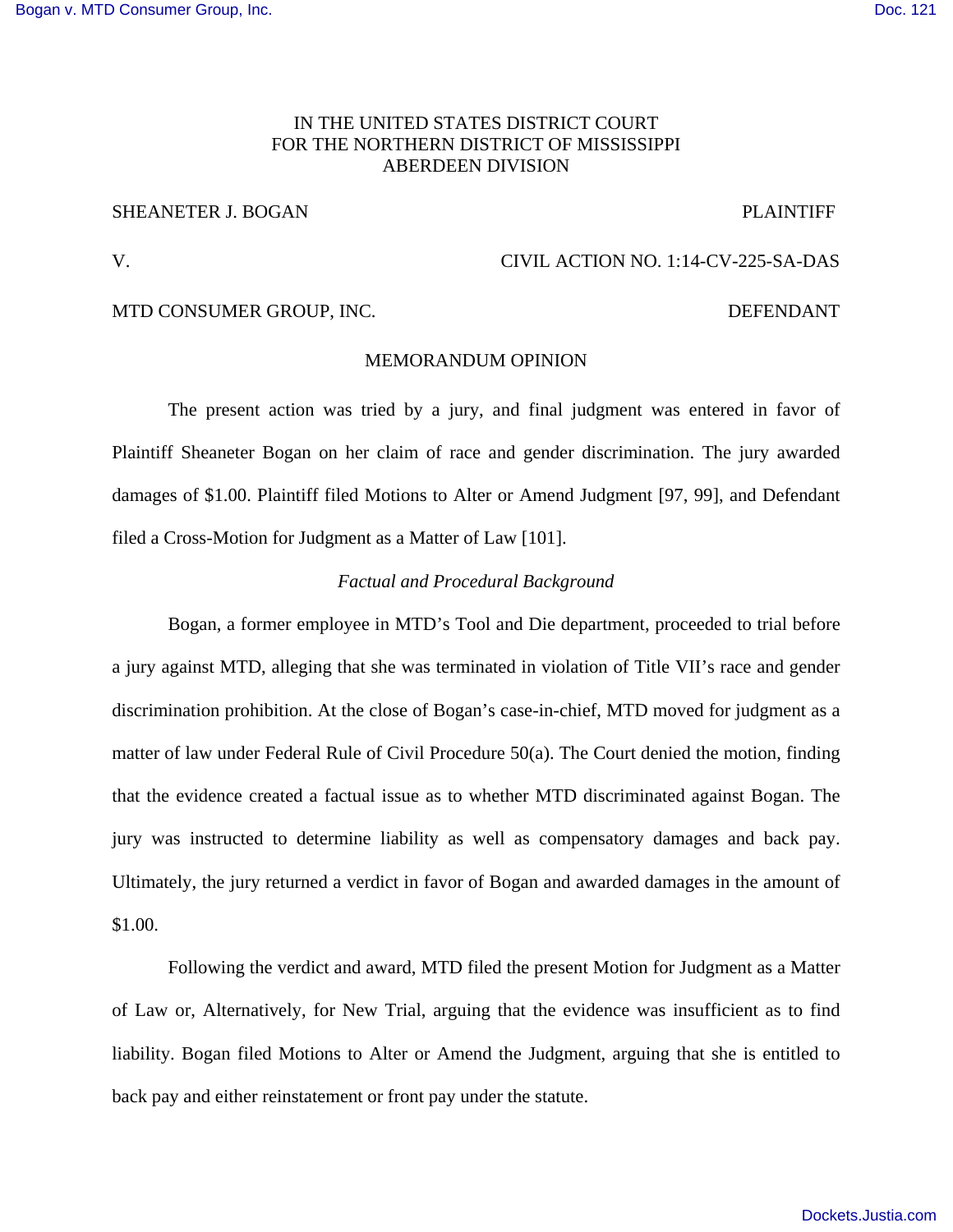#### *Defendant's Rule 50 Motion for Judgment as a Matter of Law*

 Federal Rule of Civil Procedure 50(b) allows a defendant to file a renewed motion for judgment as a matter of law following a verdict for the plaintiff. Judgment as a matter of law is warranted under Rule 50 if "a party has been fully heard on an issue during a jury trial and the court finds that a reasonable jury would not have had a legally sufficient evidentiary basis to find for the party on that issue[.]" FED. R. CIV. P.  $50(a)(1)$ . The standard under Rule 50 "mirrors" the standard for summary judgment under Rule 56 "such that the inquiry under each is the same." *Reeves v. Sanderson Plumbing*, 530 U.S. 133, 150, 120 S. Ct. 2097, 147 L. Ed. 2d 105 (2000) (internal quotation and citation omitted). When ruling on a Rule 50 motion, the Court must "view the trial evidence in the light most favorable to the nonmovant, making all reasonable and factual inferences and credibility assessments in the nonmovant's favor." *Illinois Cent. R.R. Co. v. Guy*, 682 F.3d 381, 393 (5th Cir. 2012). The Court must uphold the verdict unless "the facts and inferences point 'so strongly and overwhelmingly in the movant's favor that reasonable jurors could not reach a contrary conclusion.'" *Flowers v. S. Reg'l Physical Servs. Inc.*, 247 F.3d 229, 235 (5th Cir. 2001) (quoting *Omnitech Int'l, Inc. v. Clorox Co.*, 11 F.3d 1316, 1322 (5th Cir. 1994)).

 At trial, many of the same factual issues persisted that were apparent during the pretrial motion phase. For example, whether Plaintiff had been replaced by a white male was still unclear. First, Barry Ledbetter, the day shift manager, testified that when Plaintiff was placed on the wire machine because of her successful bid, the company also assigned the same machine to John Trammel, a white male employee. This was true even though the machine was typically a "one-person" machine. Therefore, Plaintiff alleged that Defendant was discriminatory in assigning Trammel the secondary duties in the first place. Plaintiff argued that even though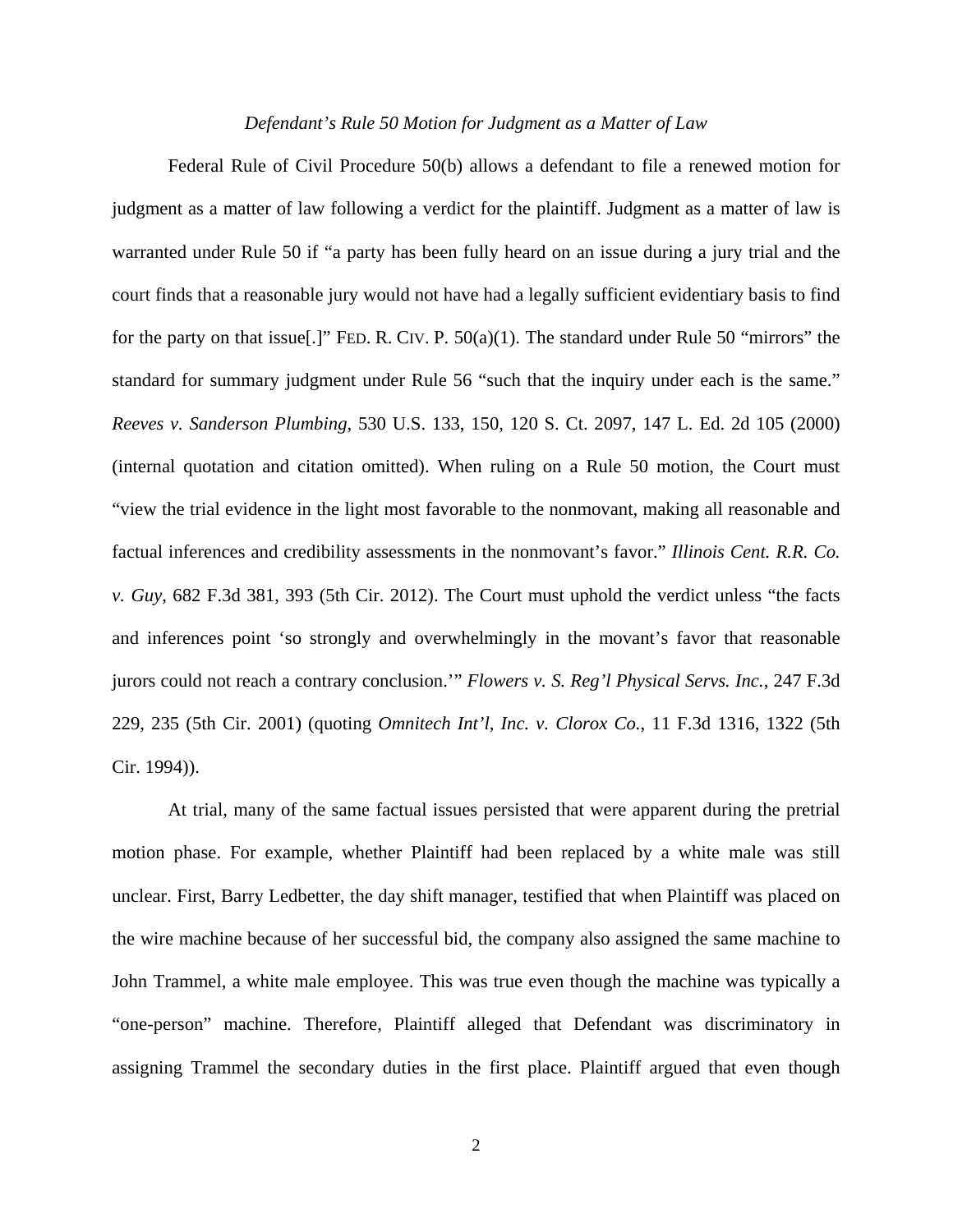Trammel was already trained in Plaintiff's position, he was initially positioned on this machine by the Defendant so that that the Defendant could terminate Plaintiff and then smoothly continue operation afterwards. Conversely, Defendant alleged that because Trammel was already assigned to that machine, he does not qualify as a replacement for Plaintiff.

Second, Ledbetter also testified that employees regularly took more than thirty-minutes for lunch breaks in the Tool and Die department, even though employees from the other departments adhered to the employee handbook rules more strictly. Therefore, Plaintiff argued that because others were allowed to take longer lunch breaks without reprimand, she was treated less favorably than her mostly white male coworkers when she was written up and then terminated for doing so.

Plaintiff also posed substantial evidence regarding deviations from disciplinary procedures, testimony about Plaintiff's absences from work, and the history of preferential treatment at MTD. Plaintiff pointed to Defendant's standard form disciplinary notice, which provided for progressive discipline. Plaintiff was not afforded such progressive warnings, but was instead given a final disciplinary notice and then terminated. Furthermore, Plaintiff presented evidence that showed that Defendant did not adhere to its point system policy for tardiness. Doug Grant, Plaintiff's former supervisor, also testified that he would normally talk to employees if they were late returning from lunch, and if they continued the behavior, they would be written up. Plaintiff argued that she was not afforded such oral warnings, but was fired after a write up for schedule violations.

 Next, Plaintiff's Counsel elicited testimony from Jessica Baker, Defendant's assistant personnel manager. Baker admitted that she was aware that in the weeks preceding Plaintiff's termination, Plaintiff was frequently home with a sick child. Plaintiff's attorney questioned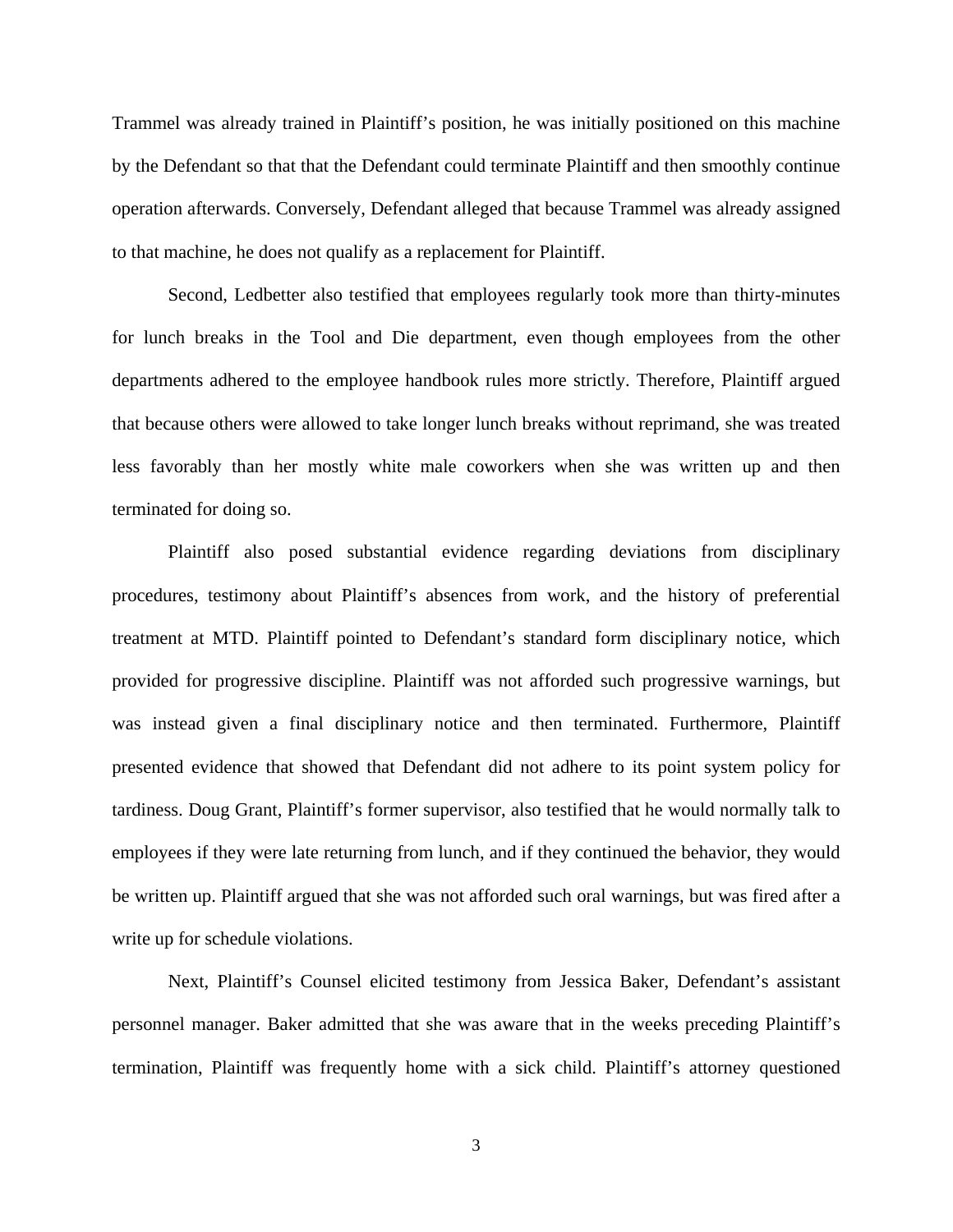whether Defendant perceived Plaintiff, as a woman, to be the stereotypical caregiver of the family. He argued that Defendant terminated Plaintiff because of fear that she would take more time off work because of her gender.

 Finally, Plaintiff presented evidence that this was not the first time she had been confronted with Defendant's preference for men in the Tool and Die department. When Plaintiff first applied for the Tool and Die job, she was initially passed over because, Defendant claims, the position required experience. However, upon her second application, although Plaintiff had nineteen years' experience at MTD, Defendant hired an outsider, Gary Johnson, over Plaintiff.

 Therefore, the factual issues were properly reserved for the jury, who made credibility determinations resulting in a verdict for Plaintiff. *See Jackson v. Cal-Western Packaging Corp.*, 602 F.3d 374, 379 (5th Cir. 2010) (noting that court may not weigh the evidence or engage in credibility determinations). Thus, it may not be said that "the facts and inferences point 'so strongly and overwhelmingly in the movant's favor that reasonable jurors could not reach a contrary conclusion.'" *Flowers*, 247 F.3d at 235 (quoting *Omnitech Int'l, Inc.*, 11 F.3d at 1322). Therefore, the jury's verdict on liability is upheld.

## *Defendant's Rule 59 Motion for New Trial*

 Alternatively, Defendant moves for a new trial. Federal Rule of Civil Procedure 59 provides that "[t]he court may, on motion, grant a new trial on all or some of the issues . . . after a jury trial, for any reason for which a new trial has heretofore been granted in an action at law in federal court." FED. R. CIV. P.  $59(a)(1)(A)$ . Grounds for a new trial, while "undefined by the Rule" include situations where "the district court finds the verdict is against the weight of the evidence, the damages awarded are excessive, the trial was unfair, or prejudicial error was committed in its course." *Weckesser v. Chi. Bridge & Iron, L.G.*, 447 F. App'x 526, 529 (5th Cir.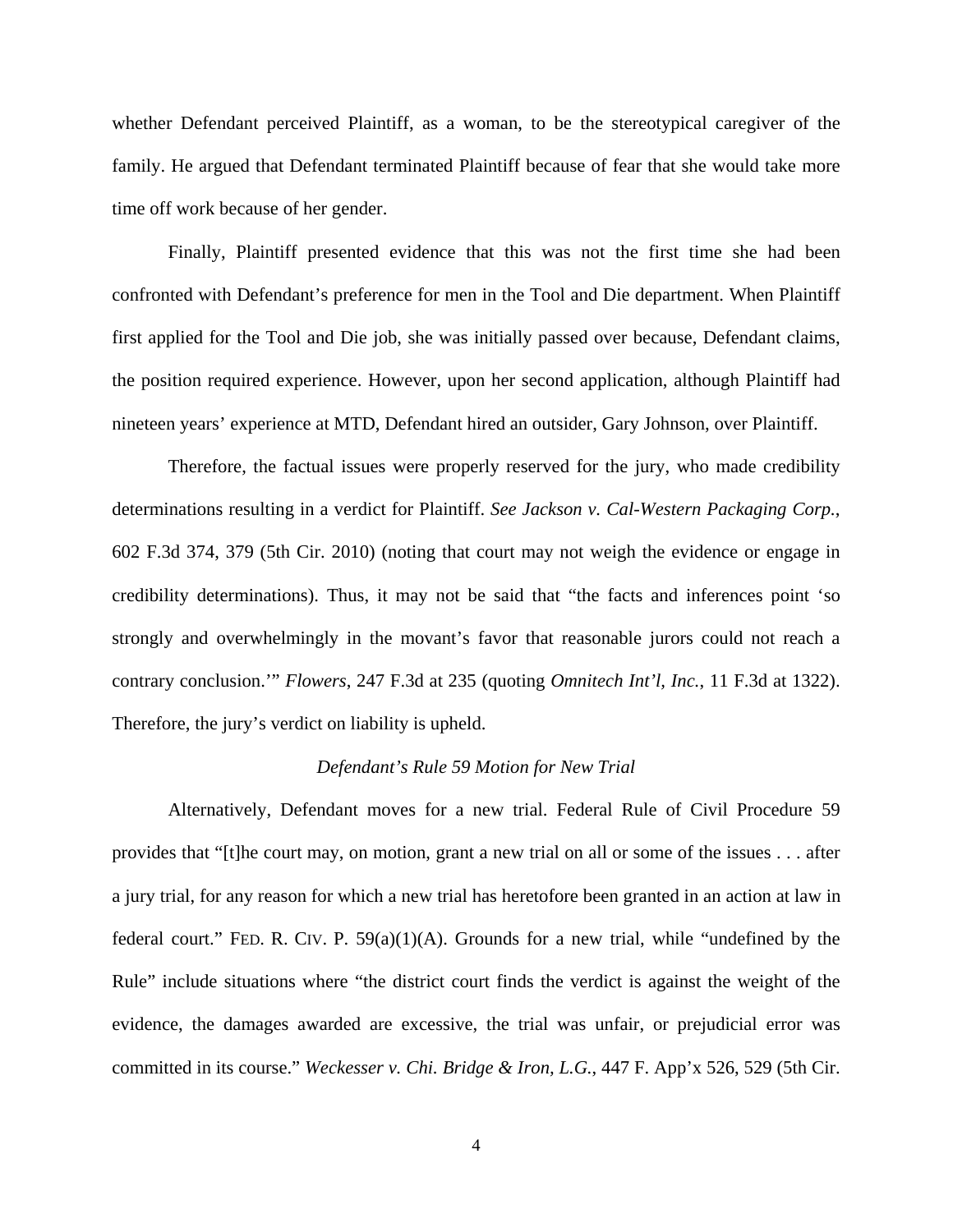2011) (quoting *Smith v. Transworld Drilling Co.*, 773 F.2d 610, 613 (5th Cir. 1985)). The Court finds no evidence requiring a new trial, for the verdict is not against the weight of the evidence, as stated, *supra*, the damages are not excessive, and there was no unfairness or prejudicial error.

# *Plaintiff's Motions to Alter or Amend the Judgment*

The Plaintiff's motions seek relief under Rule 59(e) of the Federal Rules of Civil Procedure. "A Rule 59(e) motion calls into question the correctness of a judgment." *Templet v. Hydrochem. Inc.*, 367 F.3d 473, 478 (5th Cir. 2004). There are three grounds for altering or amending a judgment under Rule 59(e): "(1) an intervening change in controlling law, (2) the availability of new evidence not previously available, or (3) the need to correct a clear error of law or prevent manifest injustice." *Williamson Pounders Architects, P.C. v. Tunica County*, 681 F. Supp. 2d 766, 767 (N.D. Miss. 2008).

Rule 59(e) motions are "not the proper vehicle for rehashing evidence, legal theories, or arguments that could have been offered or raised before the entry of judgment," *Templet*, 367 F.3d at 478, and they "should not be used to. . . re-urge matters that have already been advanced by a party." *Nationalist Movement v. Town of Jena*, 321 F. App'x 359, 364 (5th Cir. 2009). Indeed, it is "an extraordinary remedy that should be used sparingly." *Id.*

### *Back Pay*

Plaintiff requests that the Court amend the jury's judgment and award back pay. Under the statute,

[i]f the court finds that the respondent has intentionally engaged in or is intentionally engaging in an unlawful employment practice charged in the complaint, the court may enjoin the respondent from engaging in such unlawful employment practice, and order such affirmative action as may be appropriate, which may include, but is not limited to, reinstatement or hiring of employees, with or without back pay.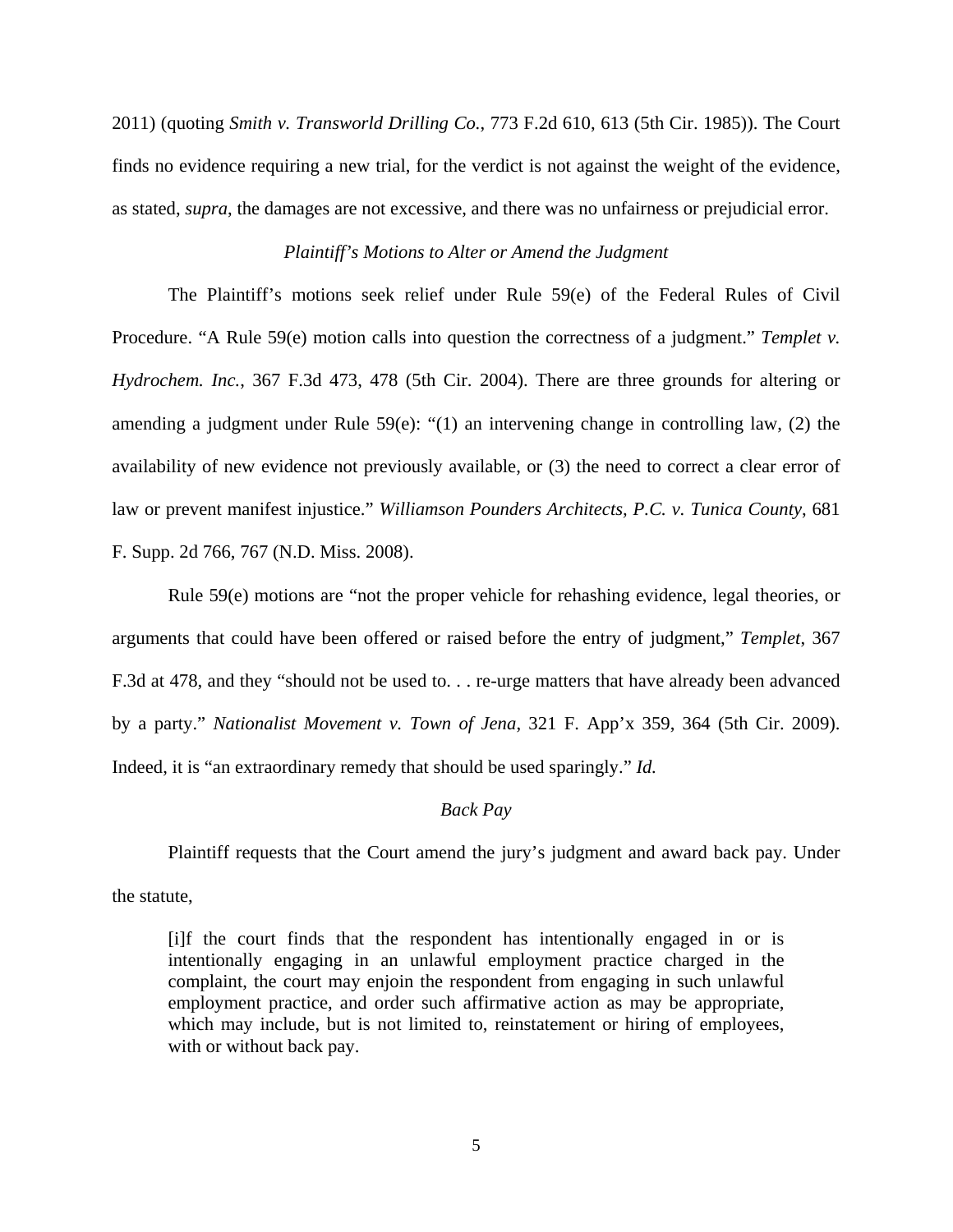42 U.S.C. § 2000e—5(g); *see also Albemarle Paper Co. v. Moody*, 422 U.S. 405, 452, 95 S. Ct. 2362, 45 L. Ed. 2d 280 (1975). Back pay may be awarded to put victims of unlawful discrimination in the position in which they would have been but for the discrimination. *Sellers v. Delgado Community College*, 839 F.2d 1132, 1136 (5th Cir. 1988) (*Sellers II*). However, Title VII claimants have a duty to minimize their damages by seeking other suitable employment. *Sellers II*, 839 F.2d at 1136; *Floca v. Homcare Health Servs., Inc*., 845 F.2d 108, 111 (5th Cir. 1988).

Once a plaintiff has made out a prima facie case of discrimination and has presented evidence on damages, the burden of proof shifts to the defendant to prove that substantially equivalent employment positions were available and that the claimant failed to use reasonable diligence in seeking those positions. *Sellers II*, 839 F.2d at 1138 (citing *Rasimas v. Michigan Department of Mental Health*, 714 F.2d 614, 623 (6th Cir. 1983)).

Though pursuant to Title VII, back pay is considered an equitable issue generally determined by the Court, Plaintiff proposed the jury instruction which directed the jury to consider back pay, defining it as such:

Back pay and benefits include the amounts the evidence shows Ms. Bogan would have earned had she remained an employee of Defendant, and includes fringe benefits such as life and health insurance, stock options, contributions to retirement, etc., minus the amounts of earnings and benefits, if any, Defendant proves by a preponderance of the evidence, Ms. Bogan received in the interim.

The instruction was given without objection from the parties. Therefore, Defendant argues that, as the parties consented to trial by jury of the back pay issue, increasing the back pay award would result in an improper additur. *See Hawkes v. Ayers*, 537 F.2d 836, 837 (5th Cir. 1976) ("It is well-settled, however, that the Seventh Amendment prohibits the utilization of additur, at least where the amount of damages is in dispute."); *Dimick v. Schiedt*, 293 U.S. 474, 486, 55 S. Ct.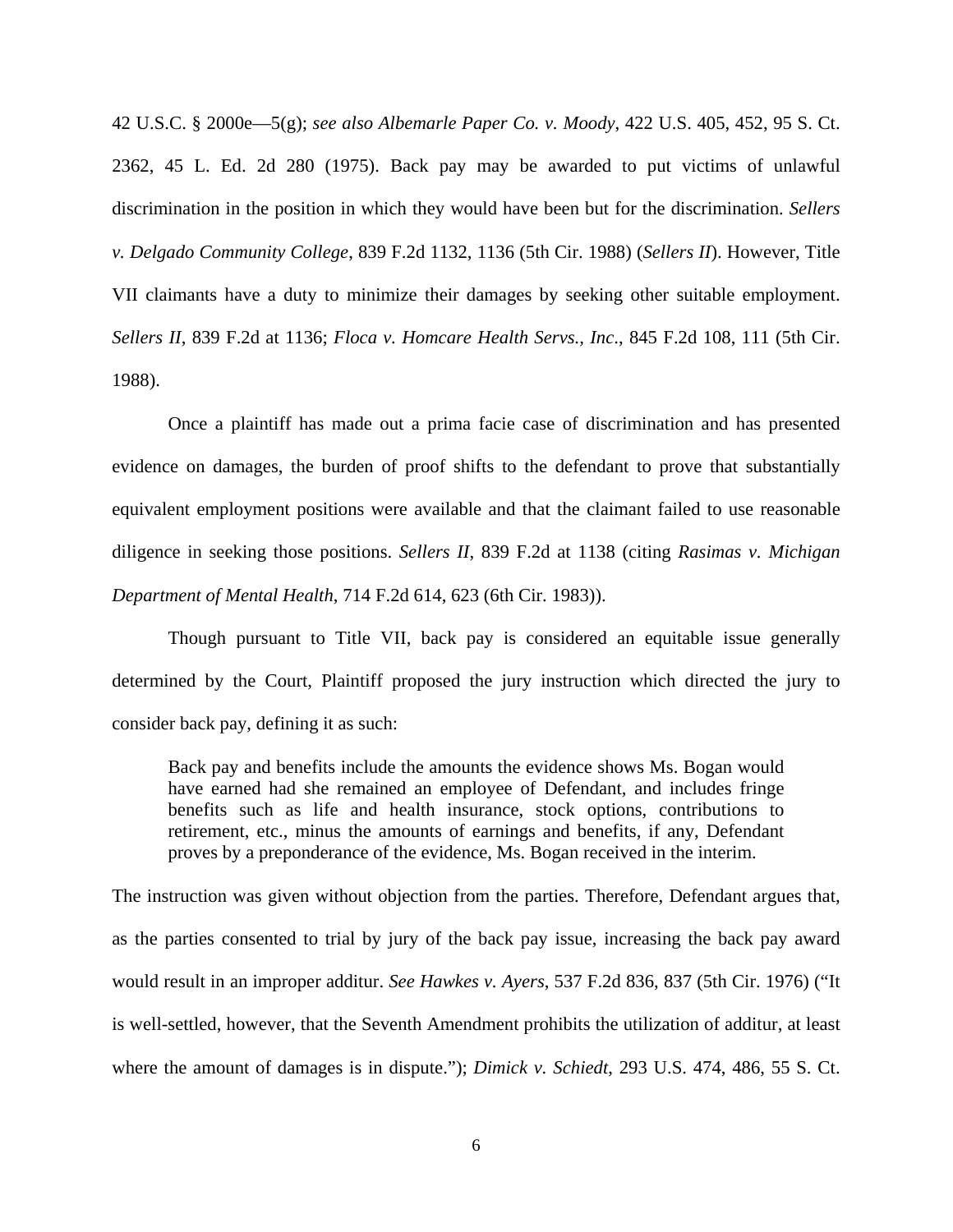296, 79 L. Ed. 603, (1935). Defendant counters that Plaintiff lost wages for which she was entitled, but the jury erroneously failed to award her what was due, warranting a Rule 59 amendment to the judgment.

However, the jury was instructed on mitigation of damages as well. The instruction stated, "[I]f you find that MTD Consumer Group Inc. has proved by a preponderance of the evidence that Ms. Bogan unreasonably failed to take advantage of an opportunity to lessen her damages, you should deny her recovery for those damages that she would have avoided had she taken advantage of the opportunity."

 At trial, Defendant elicited testimony from Plaintiff, who stated that after her termination, she did not work for the remainder of 2013, but instead attended school and received unemployment benefits. Furthermore, though Plaintiff did not specify when she applied to other positions, she did testify that since she lost her job around four years ago, she has applied for fourteen to fifteen jobs.

When a person enters school, that person is no longer "ready, willing and available for employment." *Floca*, 845 F.2d at 112 (quoting *Miller v. Marsh*, 766 F.2d 490, 492 (11th Cir. 1985)); *see also Taylor v. Safeway Stores, Inc.*, 524 F.2d 263, 268 (10th Cir. 1975) ("[W]hen an employee opts to attend school, curtailing present earning capacity in order to reap greater future earnings, a back pay award for the period while attending school also would be like receiving a double benefit"). Furthermore, the jury may have reasonably found that applying for around fifteen jobs in four years does not suffice as a reasonable effort to obtain substantially equivalent work. Therefore, based on this evidence, the jury may have reasonably found that Plaintiff failed to mitigate her past damages since she was terminated from MTD.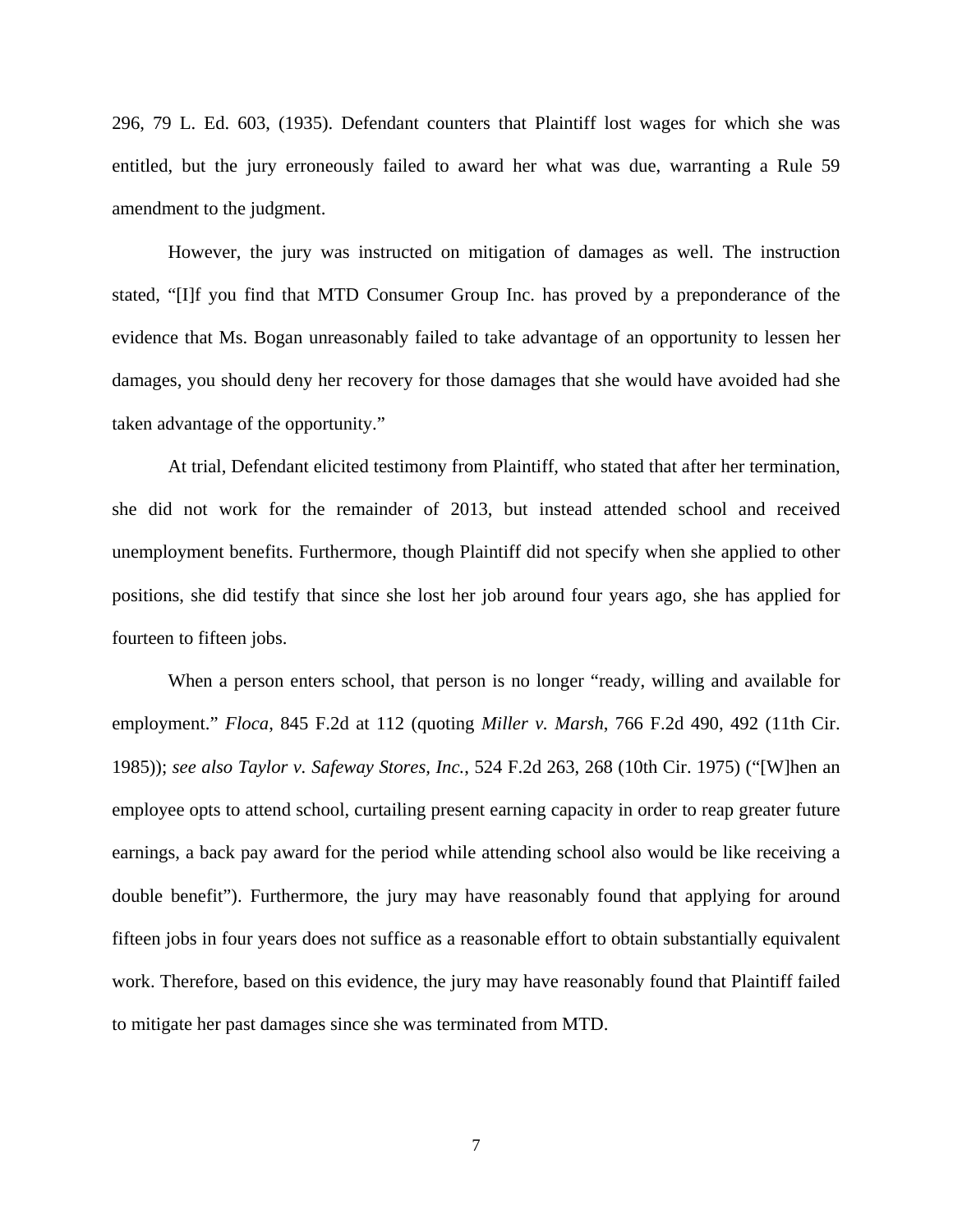## *Reinstatement and Front Pay*

In addition to the award of back pay, Plaintiff also requests reinstatement or front pay pursuant to Title 42 U.S.C.  $\S$  2000e—5(g), which provides that the court may order "such affirmative action as may be appropriate, which may include, but is not limited to, reinstatement . . . , or any other equitable relief as the court deems appropriate." At paragraph 9(b)(11) of the Pretrial Order [78], both reinstatement and front pay are listed as outstanding issues of law. Additionally, these remedies are equitable in nature and appropriately preserved for the judge, not the jury, to decide.<sup>1</sup> *Reneau v. Wayne Griffin & Sons, Inc.*, 945 F.2d 869, 870 (5th Cir. 1991).

 The Fifth Circuit has instructed that the preferred equitable remedy is reinstatement. *Downey v. Strain*, 510 F.3d 534, 544 (5th Cir. 2007) (citing *Giles v. Gen. Elec. Co.*, 245 F.3d 474, 489 (5th Cir. 2001)). Before deviating from this preference, the Court must first "consider 'and adequately articulate' its reasons for finding reinstatement to be infeasible . . . ." *Palasota v. Haggar Clothing*, 499 F.3d 474, 489 (quoting *Julian v. City of Houston*, 314 F.3d 721, 729 (5th Cir. 2002)). Among factors the Fifth Circuit has considered in determining the feasibility of reinstatement are "whether positions now exist comparable to the plaintiff's former position and whether reinstatement would require an employer to displace an existing employee," as well as "whether the plaintiff has changed careers and whether animosity exists between plaintiff and his former employer." *Id.* (citations omitted).

 Defendant asserts that reinstatement is not feasible, because Plaintiff's position no longer exists as it did during her employment with MTD. Defendant argues that the Wire EDM machine

<sup>&</sup>lt;sup>1</sup> "Since front pay is an equitable remedy, the district court rather than the jury should determine whether an award of front pay is appropriate, and if so, the amount of the award." *Walther v. Lone Star Gas Co.*, 952 F.2d 119, 127 (5th Cir. 1992). But the district court may determine the amount of the award with the assistance of an advisory jury. *See Rutherford v. Harris County, Tex.*, 197 F.3d 173, 188 (5th Cir.1999); *see also* FED. R. CIV. P. 39(c). Here, Plaintiff did not request an award of front pay until after the jury returned its verdict. The district court therefore had no occasion to seek advisory findings from the jury on this issue.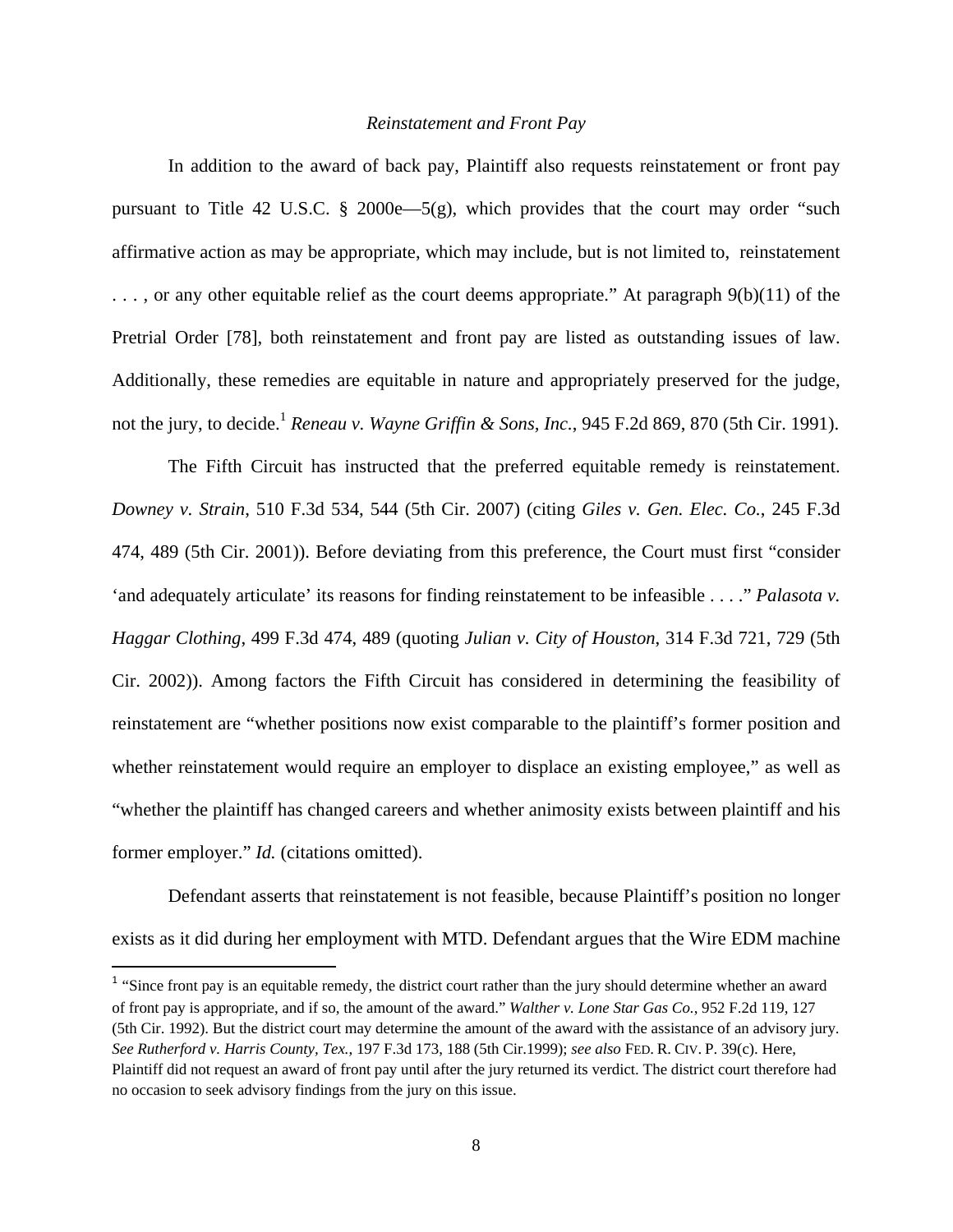now runs with little oversight, and therefore a primary operator is no longer necessary. Indeed, at trial, Cherry and Grant testified that MTD did not hire anyone to operate Plaintiff's machine after her termination. Instead, Defendant assigned Plaintiff's duties to Trammel and Kelly Montgomery, who purportedly operates this machine as well as performs his previous duties.

 On August 18, 2017, the Court held a hearing wherein it was able to ascertain certain conclusions of fact regarding the feasibility of reinstatement and the legitimacy of Plaintiff's claims for front pay. During the hearing on Plaintiff's Motion to Alter Judgment so as to Award Reinstatement or Front Pay, Grant testified that reinstating Plaintiff would require substantial training, as the machine that Plaintiff worked on has been through several updates since she left. Michael Barnes, the current tool and die manager, gave testimony regarding the current role of the Wire EDM operator. He testified that the machine has become more efficient, and that no one has to be assigned to the machine specifically. Indeed, both employees—Kelly Montgomery and John Trammel—work on other machines *and* have different duties, such as supply ordering, design programming, CNC milling, and shop floor work. Additionally, Tab Cherry indicated that the budget within the tool and die department would not allow for any more employees, because MTD had lost business since Plaintiff's termination. Accordingly, the feasibility of Plaintiff returning to her old position is quite low.

Next, Plaintiff testified that she eventually obtained her degree in social work and applied for seminary, but did not attend. Until recently, she worked for a Toyota supplier in Mantachie, Mississippi in Control Sorting. Plaintiff was terminated from this job because she continued to park in the customer parking lot even after being warned not to do so. Plaintiff testified that many of the jobs that she has sought since her most recent termination were for counseling positions, indicating a desire to change careers and put her degree to work. She applied at a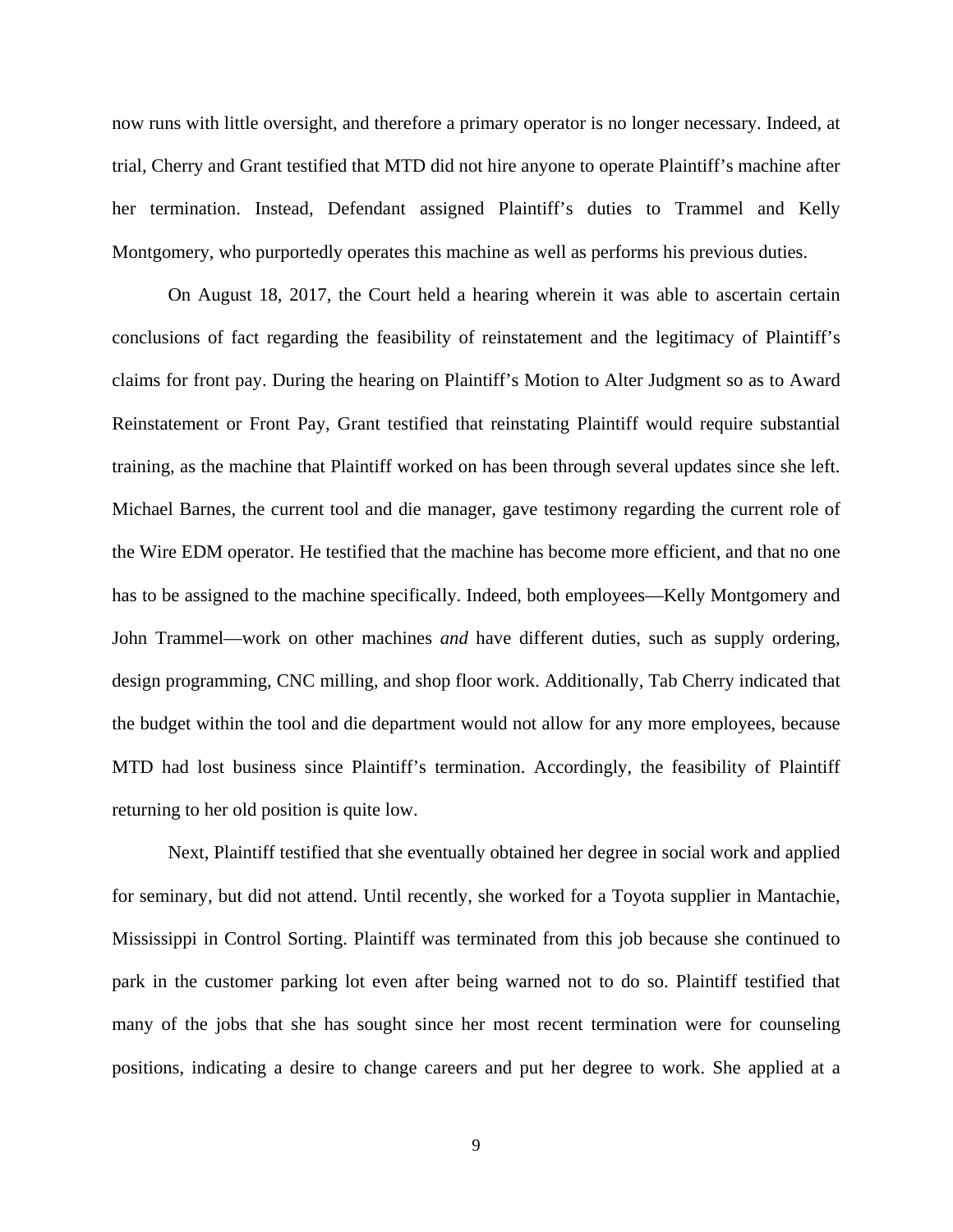hospital, hospice nursing homes, and day cares. Therefore, this factor also weighs in the Defendant's favor.

Next, Defendant put on proof that "Plaintiff's blatant refusal to abide by MTD's policies, repeated insubordination in the face of clear instructions from her supervisor, and disregard for MTD's time-keeping procedures resulting in wages being improperly paid for time Plaintiff was not working but was actually attending classes, without question changed MTD's assessment of Plaintiff's performance such that reinstatement is simply infeasible." Cherry stated that he had a strict no rehire policy, and would not be inclined to have Plaintiff return, because he maintains that even without the discriminatory motive, Plaintiff would have been terminated because of her inability to follow the rules and her attitude, which he believed would disrupt the morale of the facility and cause employee relations to deteriorate. Thus, Defendant argued that it would have terminated Plaintiff in the absence of any purported discrimination. *See* 42 U.S.C.A. § 2000e- $5(g)(B)$  (If employer demonstrates that it "would have taken the same action in the absence of the impermissible motivating factor, the court . . . shall not award damages or issue an order requiring any . . . reinstatement").

Finally, Defendant asserts that there is sufficient discord between the parties to render reinstatement inappropriate. *See Goldstein v. Manhattan Indus*., 758 F.2d 1435, 1448-49 (5th Cir. 1985). Defendants' hostility toward Plaintiff was palpable, especially during Tab Cherry's testimony, wherein he discussed the human resource issues he would face if the employee review process were to be negated by reinstating Plaintiff. Therefore, Plaintiff's request for reinstatement must be denied, as the feasibility factors weigh heavily in Defendant's favor.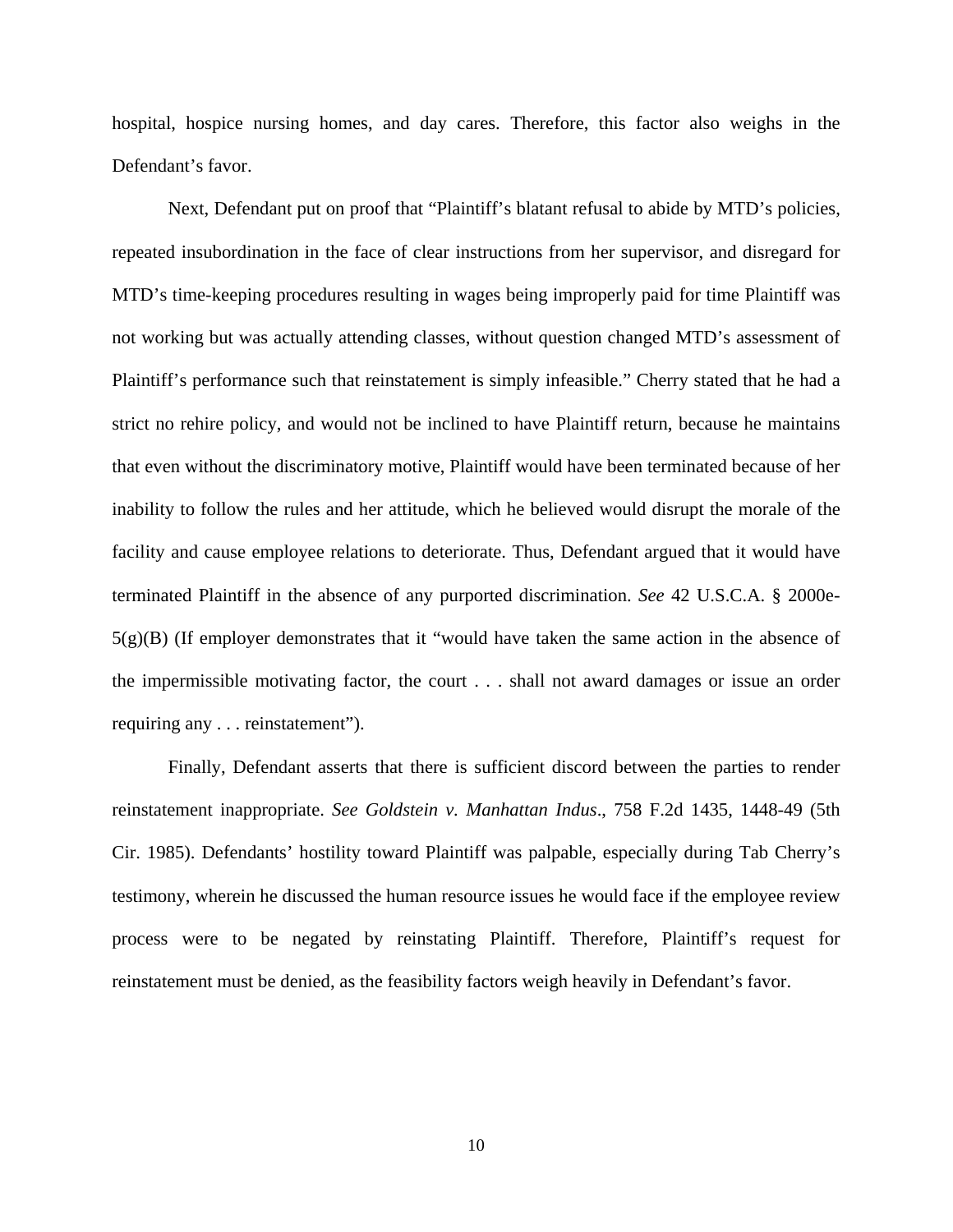## *Front Pay*

Front pay is "an affirmative order designed to compensate the plaintiff for economic losses that have not occurred as of the date of the court decree, but that may occur as the plaintiff works toward his or her rightful place." *Sellers II*, 839 F.2d at 1141. In fashioning remedies under the Title VII the purpose of Congress was to make the plaintiff whole. *Id*.

Plaintiffs have a statutory duty to minimize damages. *Sellers v. Delgado Coll.*, 902 F.2d 1189, 1193 (5th Cir. 1990); *Ford Motor Co. v. E.E.O.C.,* 458 U.S. 219, 231, 102 S.Ct. 3057, 3063, 73 L.Ed.2d 721 (1982). However, the employer has the burden of proving failure to mitigate. *Sellers II*, 839 F.3d at 1138*.* To meet this burden, an employer may demonstrate that substantially equivalent work was available and that the Title VII claimant did not exercise reasonable diligence to obtain it. *Id.* In *Sellers II,* however, the Fifth Circuit held that "if an employer proves that an employee has not made reasonable efforts to obtain work, the employer does not also have to establish the availability of substantially equivalent employment." *Id.*

"[T]he duty of a successful Title VII claimant to mitigate damages is not met by using reasonable diligence to obtain *any* employment. Rather the claimant must use reasonable diligence to obtain 'substantially equivalent' employment." *Sellers*, 902 F.2d at 1193 (citing *Ford Motor Co.*, 458 U.S. at 232, 102 S. Ct. 3057. The reasonableness of claimant's diligence "should be evaluated in light of the individual characteristics of the claimant and the job market." *Rasimas*, 714 F.2d at 624.

Defendants solidly met their burden of showing that Plaintiff failed to make reasonable efforts to obtain work, and that available positions existed. Defense Counsel obtained numerous tool and die job postings that were recently available, and questioned Plaintiff on whether she had applied to them. Though Plaintiff had applied at her local unemployment office for general